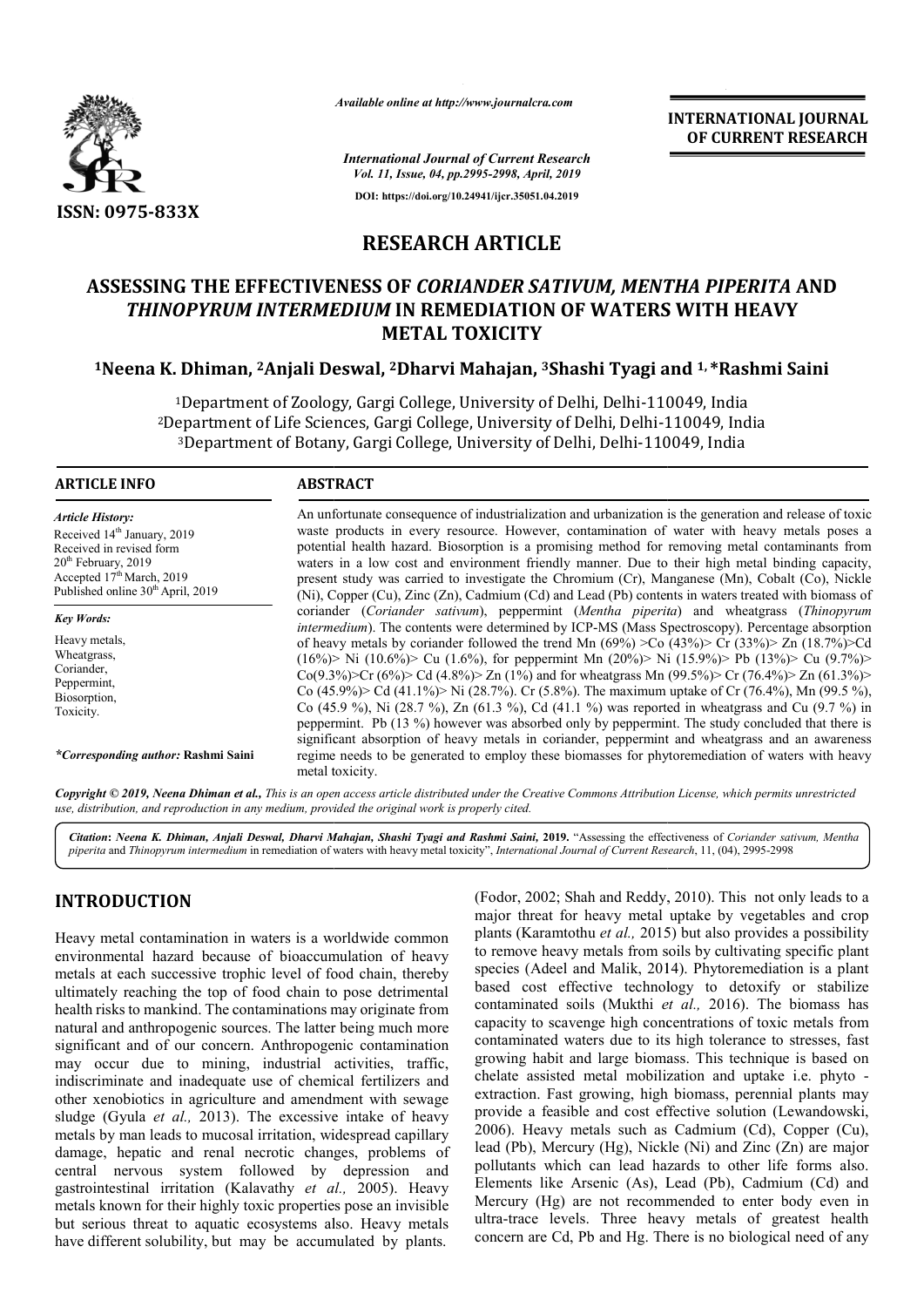of these but their increased concentrations in environment are of concern because of their carcinogenic properties, nonbiodegradability and bio accumulation thereby having great impact on human health (Konopka *et al.,* 1999). The occurrence and accumulation of these in environment is as a result of direct or indirect human activities such as rapid industrialization, urbanization and anthropogenic sources and activities (Akpor and Muchie, 2010). Once present in excess, Mn, Cu, Zn, Co, Mo and Fe become poisonous and their bioaccumulation causes chronic acute ailments and even death. (Chander and Brookes, 1991; Aate *et al.,* 2017). Regular monitoring of heavy metals in food chain has been suggested and it was emphasized that use of wastewater should be discouraged for irrigation (Cao and Hu, 2000). The toxic metals existing in high or even low concentrations must be effectively treated or removed from waste waters (Kumar and Seema, 2016). The significance of developing new removal methods for heavy metals from waste water samples has been widely recognized in the field of environmental sciences (Baysal *et al.,* 2013). In the light of detrimental effects of expensive purification extraction procedures, an alternative methodology should be adopted that has low cost, high efficiency with minimum production of chemical and biological sludge. One such techniques is Biosorption i.e. removal of toxic metals from waste waters based on metal binding capacities of various biological materials (Kratochirl and Volesky, 1998). Biosorption is therefore proved to be very effective in removing metal ions from contaminated solutions in an environment friendly manner. The advantage of biosorption treatment method include low cost, high efficiency of metal removal from dilute solution due to high metal binding capacities of biomasses, minimum sludge produced, no requirement of any additional nutrients, regeneration of biosorbent and even recovery of metal (Kratochvil and Volesky, 1998; Ahluwalia and Goyal, 2007). Coriander peppermint and wheatgrass are found in every kitchen on routine basis and can easily be cultivated in many parts of the world and can readily be made available in large quantities for the development of effective biosorbent materials. Phytoremediation of heavy metals from paper mill effluents soils could also be made possible by using Croton sparsiflorusicm UV (Singh *et al.,* 2004). The success of agricultural wastes at metal adsorption was attributed to the presence of carboxylic groups and lignocellulosic materials (Wigmore, 1985). Being rich in these compounds, a research work was planned to quantify the heavy metal accumulation in coriander, peppermint and wheatgrass based upon which their efficiency can be assessed towards removing toxic heavy metals in contaminated waters. Biosorption of Chromium (Cr), Manganese (Mn), Cobalt (Co), Nickle (Ni), Copper (Cu), Zinc (Zn), Cadmium (Cd) and Lead (Pb) was evaluated by 0.1 g and 1.0 g each of coriander, peppermint and wheatgrass. All of these are easily available and are used on daily basis and many people have experience in growing them.

## **MATERIALS AND METHODS**

The entire procedure was divided into three stages: Growing of plants and preparation of dried biomass, preparation of contaminated test water samples and the actual experiment.

*Growing Biomass:* The seeds of wheatgrass were washed in cool, clean water using strainer. The pesticide- free seeds were soaked over-night. Soaking facilitates initiation of seed

germination. Two inch thick layer of organic compost was used to line the inside of seed trays. Planting of seeds was done by burying them evenly and lightly sprinkling them with water. Seedling trays were covered with sheets of moistened newspaper till the grass was sprouted. Sprouted grass was harvested after 9 or 10 days of growth. Coriander was also grown from seeds in the similar manner while stem cutting was done to prepare seedlings with roots for peppermint and was harvested after 12-13 days of planting.

*Preparation of Biomass:* The biomass used in the present study was wheatgrass, coriander and peppermint, grown and harvested in organic soil and irrigated with metal free waters. After harvesting, the samples were washed with distilled water to remove particulate material and salts from the surface. They were then dried in the oven at  $60^{\circ}$ C for 2-4 hours. Powdered and sieved biomass of these were stored in air tight containers for use as biosorbent materials for further studies.

*Preparation of Solutions:* Analytical grade ZnSO<sub>4</sub>.7H<sub>2</sub>O,  $MnSO_4$ ,  $K_2Cr_2O_7$ ,  $CoSO_4$ .  $7H_2O$ ,  $NiSO_4$ .  $7H_2O$ ,  $CuSO_4$ .  $7H_2O$  $Zn(CH_3COO)_2.2H_2O$ ,  $Cd(NO_3)_2.4H_2O$  and lead acetate were dissolved in distilled water in order to obtain a solution containing Chromium (Cr), Manganese (Mn), Cobalt (Co), Nickle (Ni), Copper (Cu), Zinc (Zn), Cadmium (Cd) and Lead (Pb). This solution was used for metal biosorption experiments (Welna *et al.,* 2011) Concentration of standard and experimental solutions were evaluated by ICP MS (Moor *et al.,* 2001). After incubation of biomass with heavy metal water solution for 6 hours at  $30^{\circ}$ C temperature, each of the suspension was filtered through medium sized filter paper (Whatman Paper 125 mm  $\varnothing$ ) and finally through 0.22  $\mu$ m pore size syringe membrane filter. The ICP-MS measurements were performed by the use of automated quadrupole Agilent 7900 ICP-MS. Instrumental conditions were set as follows: Input Voltage was 200-240 V at 30 A and 50/60 Hz. Cooling water flow was at the rate of 5 L min<sup>-1</sup>, temperature 15-40<sup>o</sup>C and pressure of 230-400 KPa. Auxiliary gas flow of 10-12 ml  $min<sup>-1</sup>$ , coolant gas flow of 20 L min<sup>-1</sup> and nebulizer flow of 0.2 ml min<sup>-1</sup> was maintained. For the calibration, standard solutions of 10, 50, 100, 250, 500, 1000, 1500 and 2000 ppb were prepared. Deionized water was used for the preparation of all solutions. The substances used for preparation of all the solutions were of high analytical purity. All the samples were centrifuged, filtered and transferred into ICP vials and run through ICP MS. For calculations following equation was used:

 $100 - (C_e/C_kx 100) = X$ 

Where,  $C_e$  is the calculated mean experimental metal concentration (determined through ICP after biomass treatment),  $C_k$  is the known metal concentration without biomass addition (corresponds to the value determined in metal control samples) and X is the percentage of metal removed. Correlation analysis was applied to the experimental data in order to assess relationship between elements and to give better insight into the element uptake process.

#### **RESULTS AND DISCUSSION**

In this study, biosorption of Chromium (Cr), Manganese (Mn), Cobalt (Co), Nickle (Ni), Copper (Cu), Zinc (Zn), Cadmium (Cd) and Lead (Pb), by biomass of *Coriander sativum Mentha piperita* and *Thinopyrum intermedium* (Wheatgrass) was used. Binding capacity of biomass of these three herbs to metal ions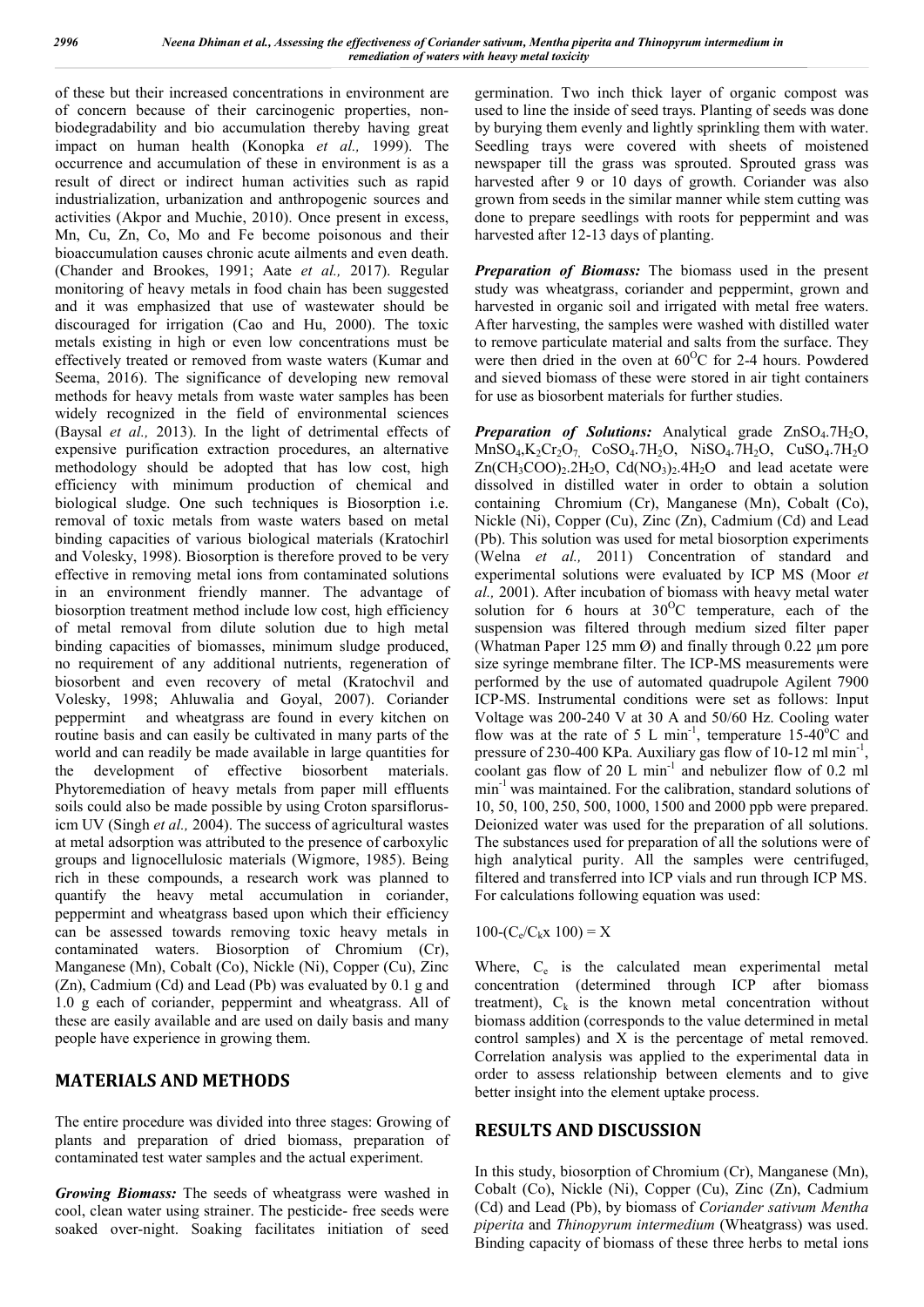is attributed to presence of high number of carboxylic acid groups (COOH) and hydroxyl groups (OH), where metal can bind to replace H. It is evident from the results that percentage removal of toxic elements from the solution with 1.0 g of biomass of each plant is significantly higher than the 0.1 g of biomass used for each. Thereby indicating that 1 g as more appropriate dose over 0.1 g for removing same concentration  $(5 ppm)$  of toxic elements in solution (Fig. 1-3). The mean values for all the eight toxic elements have been presented in (Fig. 4).



**Fig.1 Percentage Increase in absorption of elements by**  *Coriander sativum*



**Fig.2 Percentage Increase in absorption of elements by**  *Mentha piperita*



**Fig.3 Percentage Increase in absorption of elements by**  *Thinopyrum intermedium*



**Fig.4 Percentage Increase in absorption by**  *Coriander sativum, Mentha piperita* **and** *Thinopyrum intermedium*

Results depicted significant increased content of Cr in wheatgrass (76.4%) followed by content in Coriander (33%) and significant lowest content in peppermint (6%). This substantiated the highest efficiency of wheatgrass for Cr absorption followed by coriander and peppermint. For Mn, the highest content was found in wheatgrass (99.5%) followed by coriander (69%) and significantly lowest in peppermint (20%) highest content was found in wheatgrass (99.5%) followed by coriander (69%) and significantly lowest in peppermint (20%) confirming the highest efficiency of wheatgrass for Mn absorption followed by coriander and peppermint. For absorption of Co, wheatgrass (45.9 %) was found to be most efficient as compared to coriander (43%) and peppermint (9.3%). For Ni absorption, wheatgrass was found to be most effective (28.7 %) over peppermint (15.9 %) and coriander (9.3%). For Ni absorption, wheatgrass was found to be most effective  $(28.7 \%)$  over peppermint  $(15.9 \%)$  and coriander  $(10.6 \%)$ . For Cu absorption, peppermint was most effective  $(9.7 \%)$  as compared to wheatgrass  $(5.8 \%)$  and coriander  $(1.6 \%)$ %). For absorption of Zn, wheatgrass  $(61.3 \%)$  was most efficient followed by coriander (18.7 %) and peppermint (1.0 %). Absorption of Cd was found maximum with wheatgrass (41.1 %) followed by coriander (16 %) and peppermint (4.8 %). Only peppermint was capable of absorbing Pb (13 %) while coriander and wheatgrass did not contribute to Pb absorption. Coriander and wheatgrass therefore can contribute to increased lead concentration of solution wi control. This observation conforms to the results of research on tea leaves (Soliman, 2016). Jin *et al.* 2005 also found that lead is retained in tea leaves in high amounts. Chromium and Zinc biosorption was evaluated by a sea weed Sargassum sp. under optimized conditions with similar results (Saravanan et al., 2009). Wheatgrass has been reported to uptake and accumulate radioactive elements like Thorium (Th) and Uranium (U), (Shtangeeva *et al.,* 2006), while accumulation of heavy metal was reported in barley also in addition to wheat (Stojic et al., 2014). In a study conducted by Arbind Kumar and Seema (2016), when coriander was irrigated with waste water, the range of accumulation of heavy metals was found to be 0.58-(2016), when coriander was irrigated with waste water, the range of accumulation of heavy metals was found to be 0.58  $1.47 \text{ mg}/ \text{Kg}$  for Cadmium (Cd),  $1.2-5.0 \text{ mg}/ \text{Kg}$  for Lead (Pb), 41.2-70.2 mg/ Kg for Zinc (Zn), 3.8-8.8 mg/ Kg for Copper (Cu),  $1.35$ -2.38 mg/Kg for Chromium (Cr) and 2.4-4.5 mg/ Kg for Nickle (Ni). They also gave human health risk mg/ Kg for Nickle (Ni). They also gave human health risk index (HRI) for heavy metals in vegetables irrigated with waste waters in the order of their mean values as Pb  $(0.726)$ waste waters in the order of their mean values as Pb  $(0.726) >$ <br>Cd  $(0.327) > Ni (0.1083) > Cu (0.094504) > Zn (0.0652) > Cr$ (0.00798). Similar results were reported by Khan *et al.* (2010), Jan *et al.* (2010). Torabian and Mahjouri (2002) reported that accumulation of Cd in plants irrigated with waste water was highest for mint followed by coriander.  $(76.4%)$  followed by content in Coriande<br>cant lowest content in peppermint  $(6%)$ <br>d the highest efficiency of wheatgrass (9.7 %) as compared to wheatgrass (5.8 %) and coriander (1.6 %). For absorption of Zn, wheatgrass (61.3 %) was most efficient followed by coriander (18.7 %) and peppermint (1.0 %). Absorption of Cd was found maximum with 2009). Wheatgrass has been reported to uptake and accumulate radioactive elements like Thorium (Th) and Uranium (U), (Shtangeeva *et al.*, 2006), while accumulation of heavy metal was reported in barley also in addition to ian *et al.* (2010). Torabian and Mahjouri (2002) reported that<br>ccumulation of Cd in plants irrigated with waste water was<br>ighest for mint followed by coriander.<br>**Conclusion and Key points**<br>• Coriander, peppermint and whea

#### **Conclusion and Key points**

- Coriander, peppermint and wheatgrass biomass when added in same quantity, have different heavy metal uptake due to different resistance and affinity of these plants to different heavy metals.
- The potential of uptake of Cr, Mn, Co, Ni, Zn and Cd was found maximum in wheatgrass, for Cu it was maximum in peppermint which was the only biomass found to absorb Pb. • The potential of uptake of Cr, Mn, Co, Ni, Zn and Cd<br>was found maximum in wheatgrass, for Cu it was<br>maximum in peppermint which was the only biomass<br>found to absorb Pb.<br>• The remediation methodology is safe, economically
	- The remediation methodology is safe, economically viable and effective.
	- The applicationof this technique may offer enormous environmental, public health and cost benefits.

**Acknowledgements:** The authors acknowledge the facilities available in the college under grant of DBT (Department of Biotechnology) Star College Scheme Funds and IIT (Indian Institute of Technology) Delhi for ICP-MS (Inductively